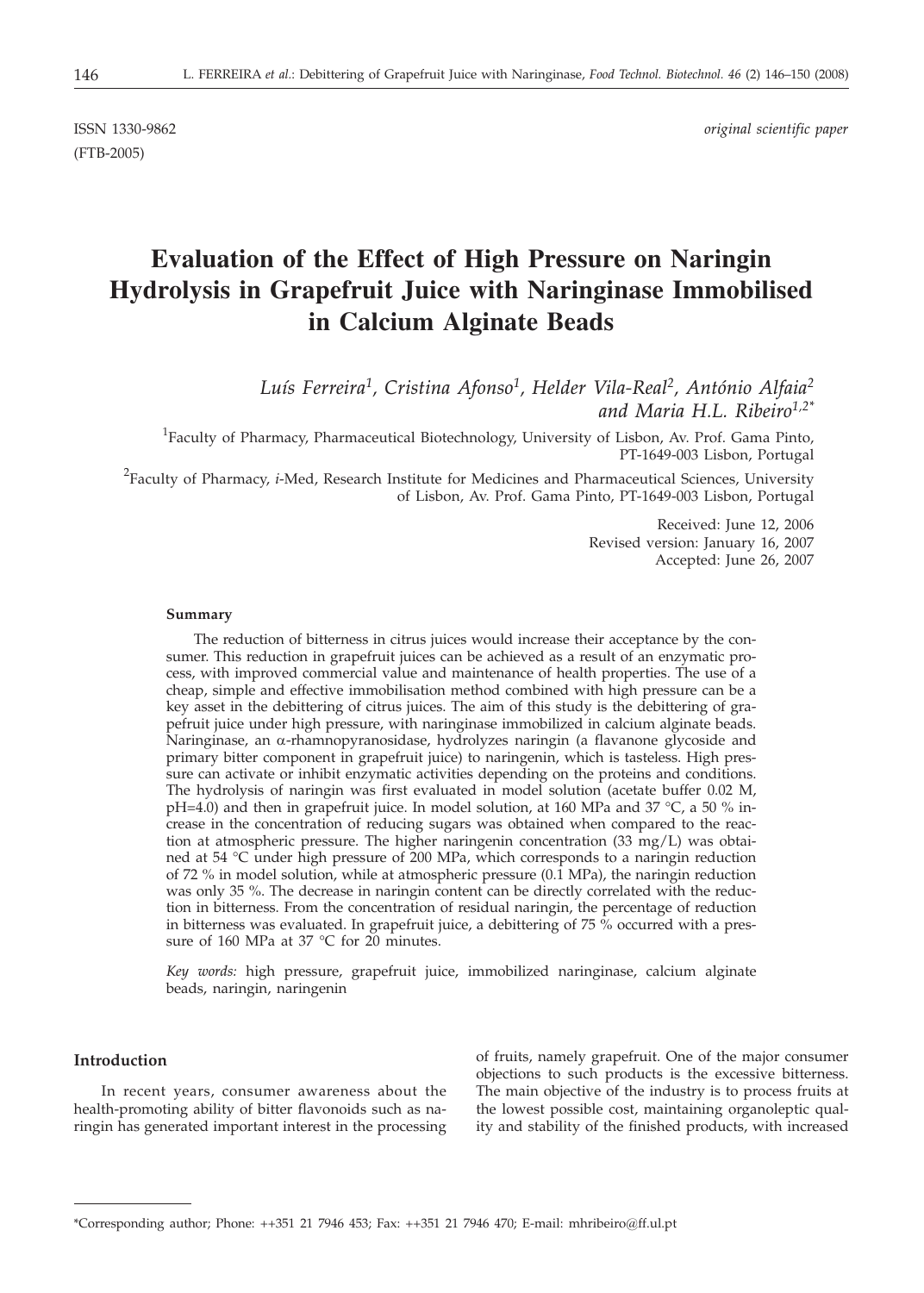consumer acceptability. Citrus debittering using the enzyme naringinase is a possibility to overcome the bitterness. Naringinase expresses  $\alpha$ -L-rhamnosidase and  $\beta$ -D--glucosidase activities. Naringin (4´,5,7-trihydroxyflavanone-7-b-L-rhamnoglucoside-(1,2)-a-D-glucopyranoside), the principal bitter flavanone glycoside and the primary bitter component in grapefruit juice, can be hydrolysed by  $\alpha$ -L-rhamnosidase into rhamnose and prunin (trihydroxyflavanone-7-glucoside) (Scheme 1). Prunin, with bitterness ratio of 1:3 to naringin can be further hydrolysed by the b-D-glucosidase into glucose and tasteless naringenin (4´,5,7-trihydroxyflavanone).

Flavonoids naringin and naringenin are functional chemicals with important properties in the fields of healthcare, food, and agriculture (*1,2*). These molecules have a great potential, especially in the food and pharmaceutical industries due to their recognized antioxidant, anti-inflammatory, antiulcer and hypocholesterolemic effects, among others. Both naringin and naringenin have similar medical applications, indicating that the biological activity is related to the aglycon moiety and it is not associated with the sugar residues. Prunin has antiviral activity, whereas naringenin has shown antioxidant, antimutagenic and anti-inflammatory activities, as well as antiproliferative effects and inhibition of aflotoxin B1- -induced carcinogenesis, inhibiting the proliferation of breast cancer and delaying mammary tumorigenesis (*1,3*). Naringenin can also function as chemopreventive agent against a neurodegenerative disease such as Alzheimer's disease (*1,4*). Therefore, debittering with naringinase will not reduce the health promoting effects of grapefruit juice.

High pressure may influence the activity of an enzyme-catalyzed reaction in two ways: (*i*) enzyme changes or (*ii*) modification in the reaction mechanism (*5*). High pressure can in some cases be used to modulate

the activity, selectivity or stability of several enzymes, leading to potential new applications (*5,6*). Usually, high pressure is not used to increase yields in biocatalytic processes. One of the main reasons is the instability of enzymes at elevated pressures. Studies on high pressure enzymatic reactions traditionally focus on the behaviour of the structure of the enzyme, and on its folding and unfolding (*7,8*). Therefore, the investigation of high pressure as a fundamental system parameter is of interest. Another important application is high pressure processing, an innovative technique proposed for the microbiological stabilization of foods instead of heat treatment, which appears as an interesting alternative to temperature treatment for preservation and sterilization in the food and pharmaceutical industries (*8,9*). High hydrostatic pressure has been found to inactivate microorganisms and denature several enzymes without affecting significantly low molecular mass food compounds, such as vitamins, pigments, flavouring agents and other compounds related to sensory nutritional and health qualities of the product (*8,9*).

Immobilization of biocatalysts has many advantages in large-scale processing, namely biocatalyst reuse, easy separation of biocatalyst from reaction media, continuous mode operation, prevention of contamination of the processed product, higher enzyme concentrations, higher superficial area for reaction, among others. Several authors have used immobilised naringinase in naringin hydrolysis (*10–15*). Considering the advantages of biocatalyst immobilization, the use of a cheap and simple effective immobilisation method combined with the potential of high pressure can provide a key asset if an experimental set-up amenable for scale-up is envisaged. The main goal of this work is to study the effect of high pressure on the enzymatic debittering of grapefruit juice with naringinase immobilized in calcium alginate beads.



**Scheme 1.** Hydrolysis of naringin into prunin, rhamnose, glucose and naringenin by naringinase containing  $\alpha$ -L-rhamnosidase and b-D-glucosidase activities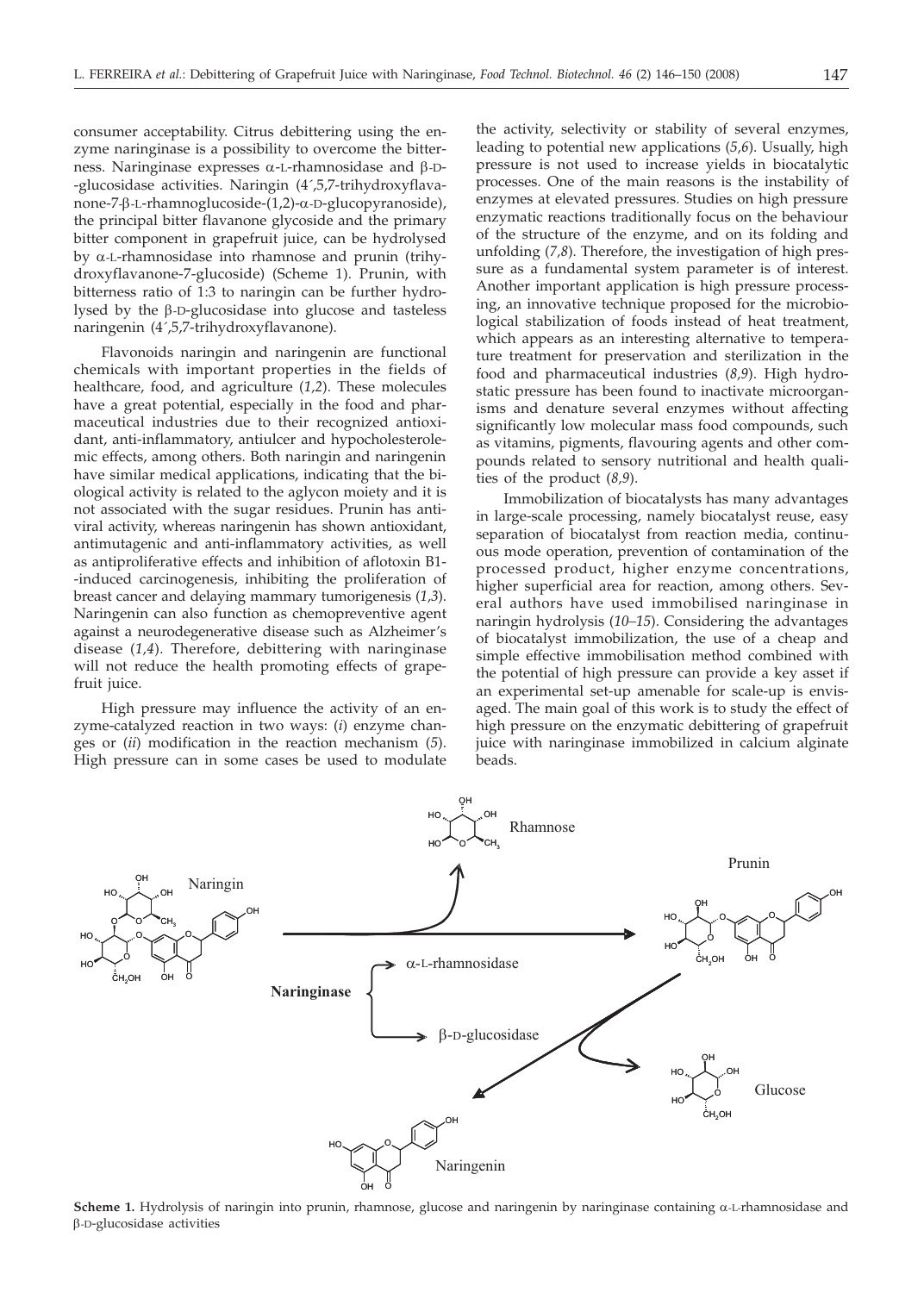## **Materials and Methods**

# *Materials*

Naringin, naringenin and naringinase (CAS Number 9068-31-9) were from Sigma Aldrich (USA). The enzyme was kept at 0 °C. All other chemicals were of analytical grade and obtained from various sources. Grapefruits used in this work were bought in a local supermarket.

#### *Analytical methods*

Naringin, prunin and naringenin were analyzed by high-performance liquid chromatography (HPLC). The HPLC system (Hitachi, USA) consisted of one high pressure solvent delivery pump (Model L-7100), a variable wavelength UV-VIS detector (Model L-7400), a manual injector with a  $20-\mu L$  loop (Rheodyne) and an integrator (Model D-2500 Chromato-Integrator). Separation was performed on an RP-18 analytical column, at 280 nm. Linear gradient A (water) and B (acetonitrile) were used. The gradient elution was programmed as follows: 0−15 min, 23 % B; 15−20 min, 70 % B; 20−21 min, 23 % B (*16*).

Reducing sugars were quantified by the 2,4-dinitrosalicylic acid (DNS) method (*17*). Standardization was obtained with different concentrations of an equimolar mixture of D-glucose and D-rhamnose. Any contribution of thermal or pressure hydrolysis was eliminated as no reducing sugars were observed after incubating the naringin solution at different temperatures and pressures.

Quantification of protein (naringinase) was performed by the Bradford method.

## *High pressure apparatus and operation*

High pressure experiments were carried out in a stainless steel vessel immersed in a thermostatic water bath. Pressure and temperature measurements were maintained constant within  $\pm 2$  MPa and  $\pm 0.1$  °C, respectively.

The pressurization fluid was hydraulic oil (Enerpac HF 95 Y) and the required pressure was achieved with a 400-MPa manual pump (Enerpac, model P228) and controlled using a pressure gauge (Budenberg Gauge Co. Ltd, UK).

The high pressure enzymatic reactions were carried out on cylindrical cells with a volume of 10 mL. Three cells were put simultaneously inside the high pressure vessel. The pressure was increased steadily in 1 to 3 min, depending on the pressure required, and maintained for different periods of time. Subsequently, the pressure was released within 1 min, the reaction was immediately stopped lowering the temperature of the solutions above 0 °C and the samples were frozen (-18 °C) until naringin, naringenin, reducing sugar and protein assays were carried out. Each data point was obtained in triplicate.

## *Naringinase immobilization*

Alginic acid sodium from brown algae (in a polymeric solution 2 %, *m/V*) was obtained from Fluka.

Entrapment of naringinase in calcium alginate beads was carried out as follows: a certain volume of the naringinase solution, in 0.02 M acetate buffer, pH=4.0, was added to a 4 % sodium alginate solution in order to obtain the desired concentration of naringinase and sodium alginate. This suspension was prepared by a simple mixing step and then it was added to a gently stirred 4 % calcium chloride solution, using a peristaltic pump (Gilson, Miniplus 2) through a 1-mm diameter needle. The gelling was allowed to proceed for 30 min at  $4 °C$ . Beads were separated by filtration, rinsed with acetate buffer (0.02 M, pH=4.0) and used for bioconversion trials.

## *Naringin hydrolysis*

High pressure naringin bioconversion studies were carried out in standard solutions of naringin (0.02 M acetate buffer, pH=4.0) and grapefruit juice with immobilized naringinase in calcium alginate beads (2 mm). The reaction started by adding a given amount of immobilized naringinase in calcium alginate beads to the naringin solution, in 0.02 M acetate buffer, pH=4.0, in a proportion (by volume) of 4 (reaction media) to 1 (immobilized enzyme). Bioconversion trials in acetate buffer (naringin concentration of 500 mg/L) were performed, with a naringinase concentration of 500 mg/L<sub>reaction media</sub>: (*i*) under different pressures (0.1, 120, 160 and 200 MPa), (*ii*) at different temperatures (15, 20, 37, 54 and 61 °C).

Bioconversion experiments in grapefruit juice were carried out at 160 MPa and 37 °C, with naringinase (500 mg/ $L_{\text{úice}}$ ) immobilized in calcium alginate (2 %) beads (2 mm). Before use in the experiments, grapefruit juice was centrifuged at 8000 rpm for 15 min and used in bioconversion runs.

## **Results and Discussion**

In the present work, the debittering of grapefruit juice was carried out with naringinase immobilized in calcium alginate (2 %) beads. The hydrolysis of naringin was first evaluated in model solution (acetate buffer 0.02 M, pH=4.0) and then in grapefruit juice. In the model solution, the naringin conversion was determined at different pressures (120, 160 and 200 MPa) and temperatures (37, 54 and 61 °C) for 30 min. Naringin concentration of 500 mg/L and naringinase concentration of 500 mg/Laqueous medium were used. The naringin conversion  $[(\text{naringin}_{initial} - \text{naringin}_{time=t})/\text{naringin}_{initial}]$ , obtained at pressures of 160 and 200 MPa at 37, 54 and 61  $^{\circ}$ C, increased during the first 20 min of the reaction time (Fig. 1). Controls were maintained for each set of enzyme studies.

As mentioned in the introduction, naringin (4´,5,7- -trihydroxyflavanone-7-b-L-rhamnoglucoside-(1,2)-a-D-glucopyranoside) is hydrolysed by  $\alpha$ -L-rhamnosidase activity of naringinase into rhamnose and prunin (trihydroxyflavonone-7-glucoside) (Scheme 1), which is further hydrolysed by the  $\beta$ -D-glucosidase activity into glucose and tasteless naringenin (4´,5,7-trihydroxyflavanone). In this work, besides naringin, we quantified the reducing sugars (rhamnose and glucose) and naringenin formation. Prunin was identified, but unable to quantify as we do not have standards.

In naringin hydrolysis, the concentration of reducing sugars formed at 160 MPa and 37 °C increased 50 %, in comparison with the concentration obtained in the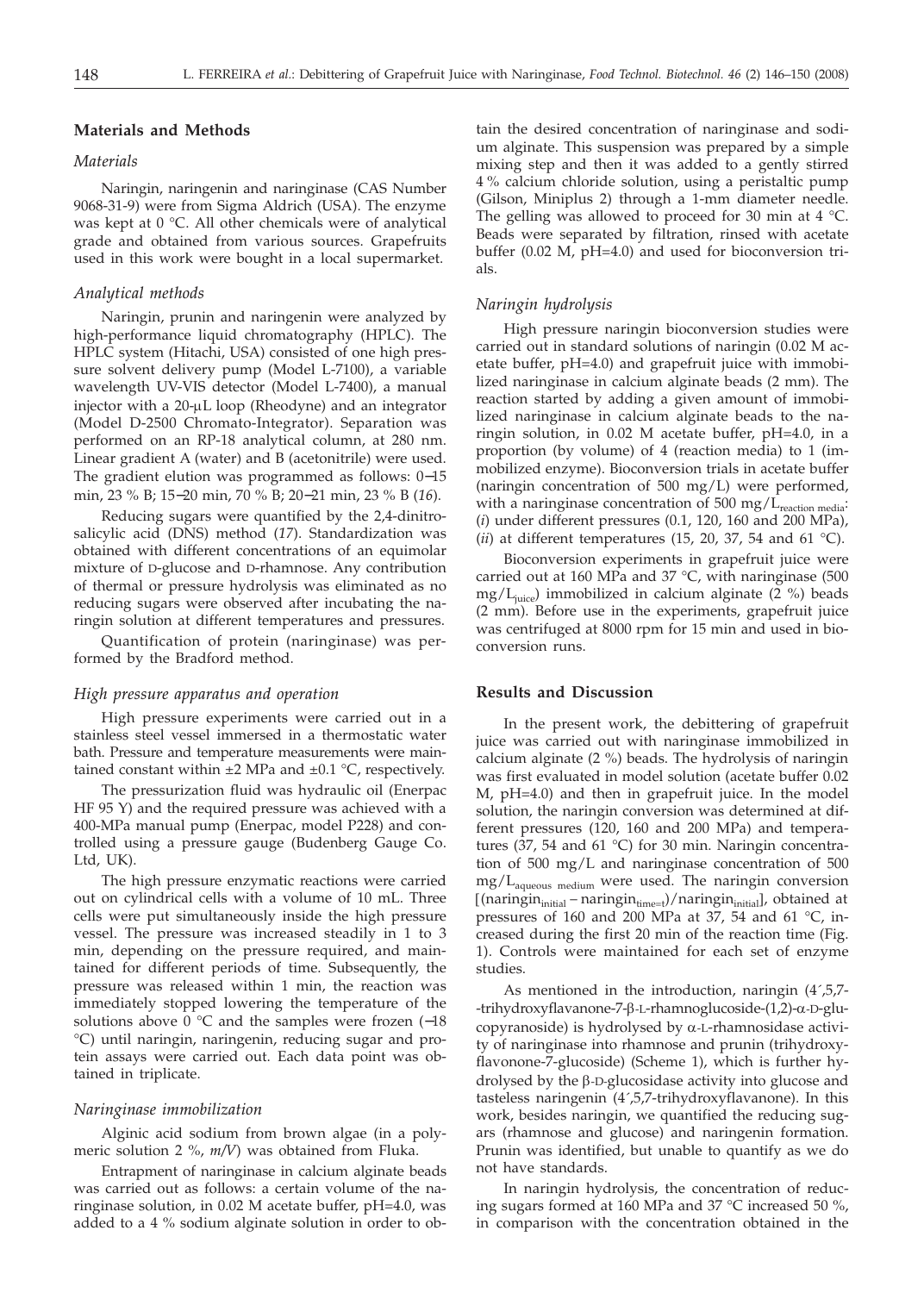

**Fig. 1**. Effect of reaction time on naringin reduction with naringinase immobilized in calcium alginate beads (500 mg/L of naringin, in acetate buffer, pH=4.0), at 160 and 200 MPa and 37, 61 and 54 °C

hydrolysis carried out at atmospheric pressure (Fig. 2). A naringin reduction of 35 % was obtained at atmospheric pressure (0.1 MPa).



**Fig. 2**. Effect of reaction time on the formation of reducing sugars (rhamnose and glucose) formation at different pressures (0.1 to 200 MPa) and temperatures (15 to 61 °C). Bioconversion runs were carried out with immobilized mass of naringinase calcium alginate beads per volume of reaction media (500 mg/L) and 500 mg/L of naringin in acetate buffer, pH=4.0

When naringin hydrolysis was carried out at the pressures of 120, 160 and 200 MPa, and different temperatures, the reducing sugar formation increased with the increase of temperature from 15 to 54 °C. The maximum reducing sugar concentration was obtained at 200 MPa and 54  $^{\circ}$ C (257.5 mg/L), which is almost twofold of that at 37 °C (110 mg/L) (Fig. 2). The concentration of naringenin increased with pressure from 120 to 200 MPa and temperature from 15 to 61 °C.

In naringin hydrolysis, in model solution (0.02 M acetate buffer, pH=4.0), with naringinase immobilised in calcium alginate beads, the highest naringin conversion (72 %) was obtained at 200 MPa and 54 °C during 20 min, with the formation of 33 mg/L of naringenin and 257.5 mg/L of reducing sugars (Fig. 3).

The decrease in naringin content can be directly correlated with the reduction in bitterness. From the con-



**Fig. 3**. Effect of temperature on naringenin formation and naringin conversion at 120, 160 and 200 MPa. Bioconversion runs were carried out with immobilized mass of naringinase calcium alginate beads per volume of reaction media  $(500 \text{ mg/L})$  and 500 mg/L of naringin in acetate buffer 0.02 M, pH=4.0

centration of residual naringin, the percentage of the reduction of bitterness was evaluated.

The enzymatic reaction with naringinase immobilized in calcium alginate beads (500 mg/ $L_{\text{iuice}}$ ) was carried out in grapefruit juice at 0.1 and 160 MPa and 37 °C. The initial naringin concentration in grapefruit juice was 515 mg/L. After 20 minutes of enzymatic reaction, a 75 % reduction in naringin concentration was observed, with the formation of naringenin  $(60 \text{ mg/L})$ . The formation of reducing sugars under high pressure (160 MPa) corresponds to a 3-fold increase when compared to the formation at atmospheric pressure (Fig. 4).



**Fig. 4**. Effect of reaction time on the formation of reducing sugars (rhamnose and glucose) formation at 0.1 and 160 MPa and 37 °C. Bioconversion runs were carried out in grapefruit juice with immobilized mass of naringinase calcium alginate beads per volume of reaction media (500 mg/L)